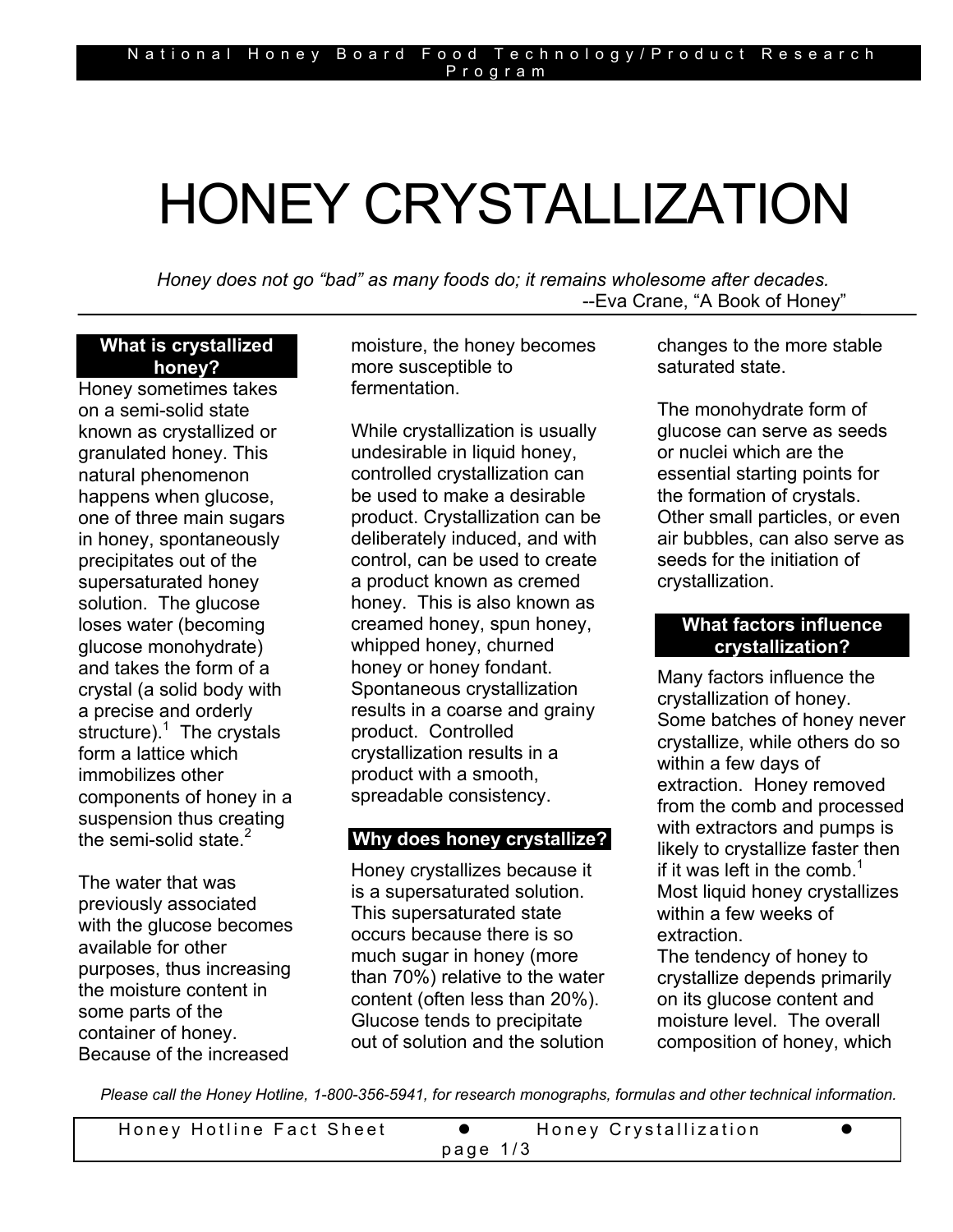includes sugars other than glucose and more than 180 identified substances such as minerals, acids and proteins, also influences crystallization. Additionally, crystallization can be stimulated by any small particles--dust, pollen, bits of wax or propolis, air bubbles--that are present in the honey. These factors are related to the type of honey and are influenced by how the honey is handled and processed. Storage conditions--temperature, relative humidity and type of container--may also influence the tendency of honey to crystallize.

#### **How do the sugars in honey influence its tendency to crystallize?**

Honey is composed primarily of sugars, the main ones being glucose and fructose (in nearly equal proportions) as well as maltose and sucrose.<sup>3</sup> Because the sugar concentration is so high, the sugars precipitate out and serve as nuclei for crystals. When honey is heated, the sugar crystals redissolve to a liquid state.

## **How is crystallization used to make cremed honey?**

Having the texture of butter, finely granulated honey makes an exceptional spread. Worldwide, in fact, cremed honey is consumed more often than liquid honey.<sup>4</sup> To produce fine crystals, many seeds or nuclei of solids must be present in the honey. The Dyce process is often used to make cremed honey. The method involves adding starter nuclei to honey after it has been heated twice [to 120°F (49°C) and 150°F (66°C)] and then strained. Chilled, dried and finely ground honey--serving as the starter seed--is mixed into the cooling, liquid honey. The product is firm in three days, and in six days it has a creamy, spreadable consistency.

# **Can crystallization be avoided?**

Spontaneous crystallization is controlled primarily through proper storage, heating and/or filtering. Holding honey at temperatures in the range of 104-140°F (40-71°C) during bottling also slows the rate of crystallization. Mild heat treatment delays crystallization by dissolving crystals and flash heating to 140-160°F (60- 71°C) dissolves crystals and expels incorporated air (which can also stimulate crystallization). Filtering removes particles that can act as nuclei that might initiate crystallization. Honey with a low glucose-to-water ratio is likely to remain liquid, avoiding crystallization.<sup>1</sup>

#### **Do certain types of honey crystallize more readily than others?**

Although most varieties of honey crystallize after extracting, those that contain less than 30% glucose, such as tupelo and sage honeys, resist granulation.<sup>3</sup> Table 1 lists several varieties of honey and their granulation tendencies.

# **How does crystallization affect honey quality?**

In terms of consumer appeal, granulated honey is generally regarded as unacceptable. When granulation is incomplete, the crystalline layer is overlaid by a layer of liquid with a water content higher than that of the original honey. This creates a favorable environment for the growth of yeast and may lead to fermentation.<sup>1</sup>

# **How does storage affect crystallization?**

At room temperature, crystallization begins within weeks or months (but rarely days). The crystallization process can be avoided with proper storage, with emphasis on proper storage temperature. For long-term storage, the use of air-tight, moisture-resistant stainless steel drums is recommended.

*Please call the Honey Hotline, 1-800-356-5941, for research monographs, formulas and other technical information.* 

| Honey Hotline Fact Sheet |  | Honey Crystallization |  |  |
|--------------------------|--|-----------------------|--|--|
| page $2/3$               |  |                       |  |  |